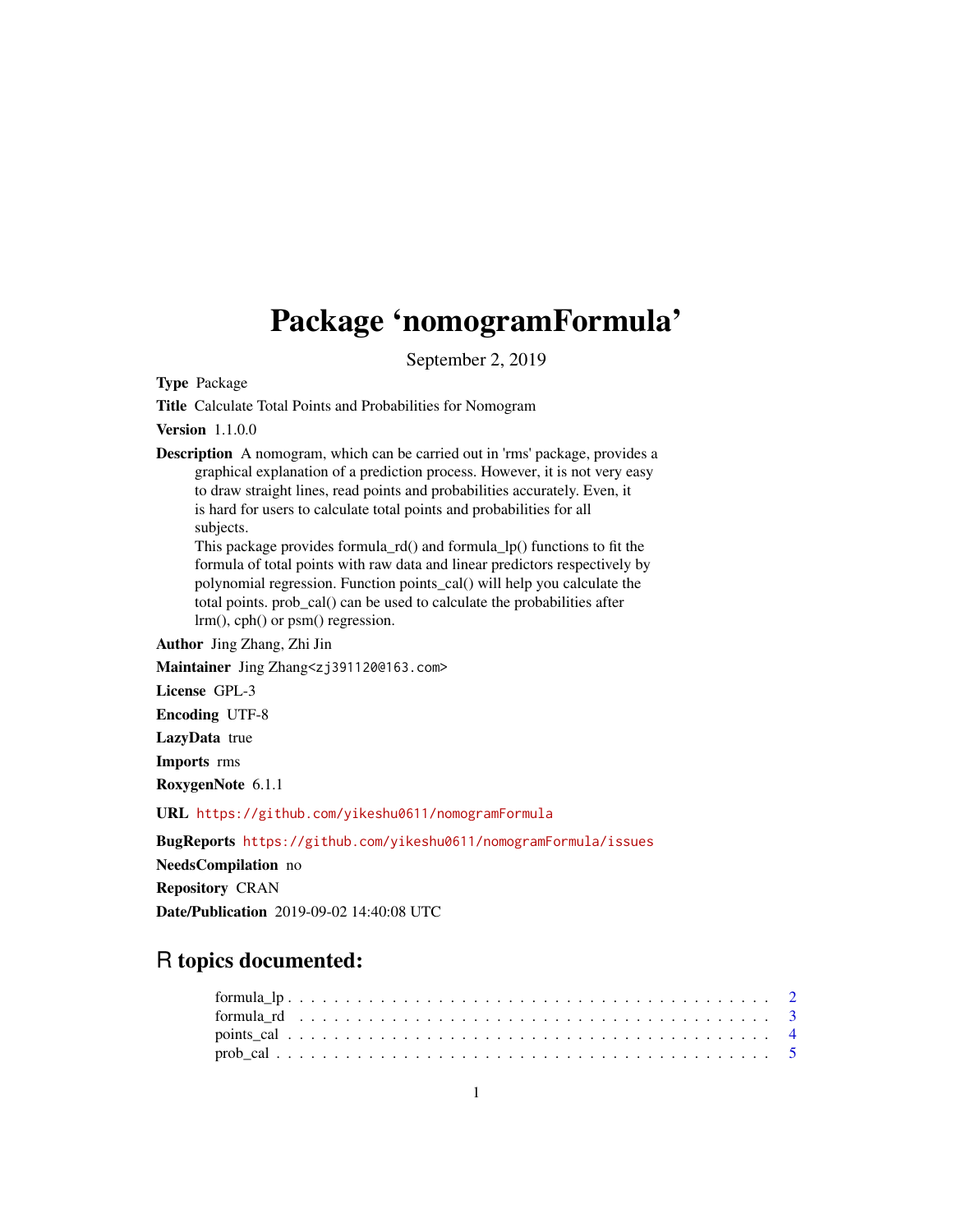#### <span id="page-1-0"></span>**Index** [7](#page-6-0) **7**

#### Description

Explore the formula of total points and linear predictors by the best power.

#### Usage

formula\_lp(nomogram, power, digits = 6)

#### Arguments

| nomogram | results of nomogram() function in 'rms' package             |
|----------|-------------------------------------------------------------|
| power    | power can be automatically selected based on all R2 equal 1 |
| digits   | default is 6                                                |

#### Value

formula is the formula of total points and linear predictors. test is the R2 and RMSE which are used to test the fitted points. diff is difference between nomogram points and fitted points

#### Examples

```
library(rms) # needed for nomogram
set.seed(2018)
n <-2019
age <- rnorm(n,60,20)
sex <- factor(sample(c('female','male'),n,TRUE))
sex <- as.numeric(sex)
weight <- sample(50:100,n,replace = TRUE)
time <- sample(50:800,n,replace = TRUE)
units(time)="day"
death \leq sample(c(1,0,0),n,replace = TRUE)
df <- data.frame(time,death,age,sex,weight)
ddist <- datadist(df)
oldoption <- options(datadist='ddist')
f <- cph(formula(Surv(time,death)~sex+age+weight),data=df,
         x=TRUE,y=TRUE,surv=TRUE,time.inc=3)
surv <- Survival(f)
nomo <- nomogram(f,
                 lp=TRUE,
                 fun=list(function(x) surv(365,x),
                          function(x) surv(365*2,x)),
                 funlabel=c("1-Year Survival Prob",
                            "2-Year Survival Prob"))
options(oldoption)
formula_lp(nomogram = nomo)
```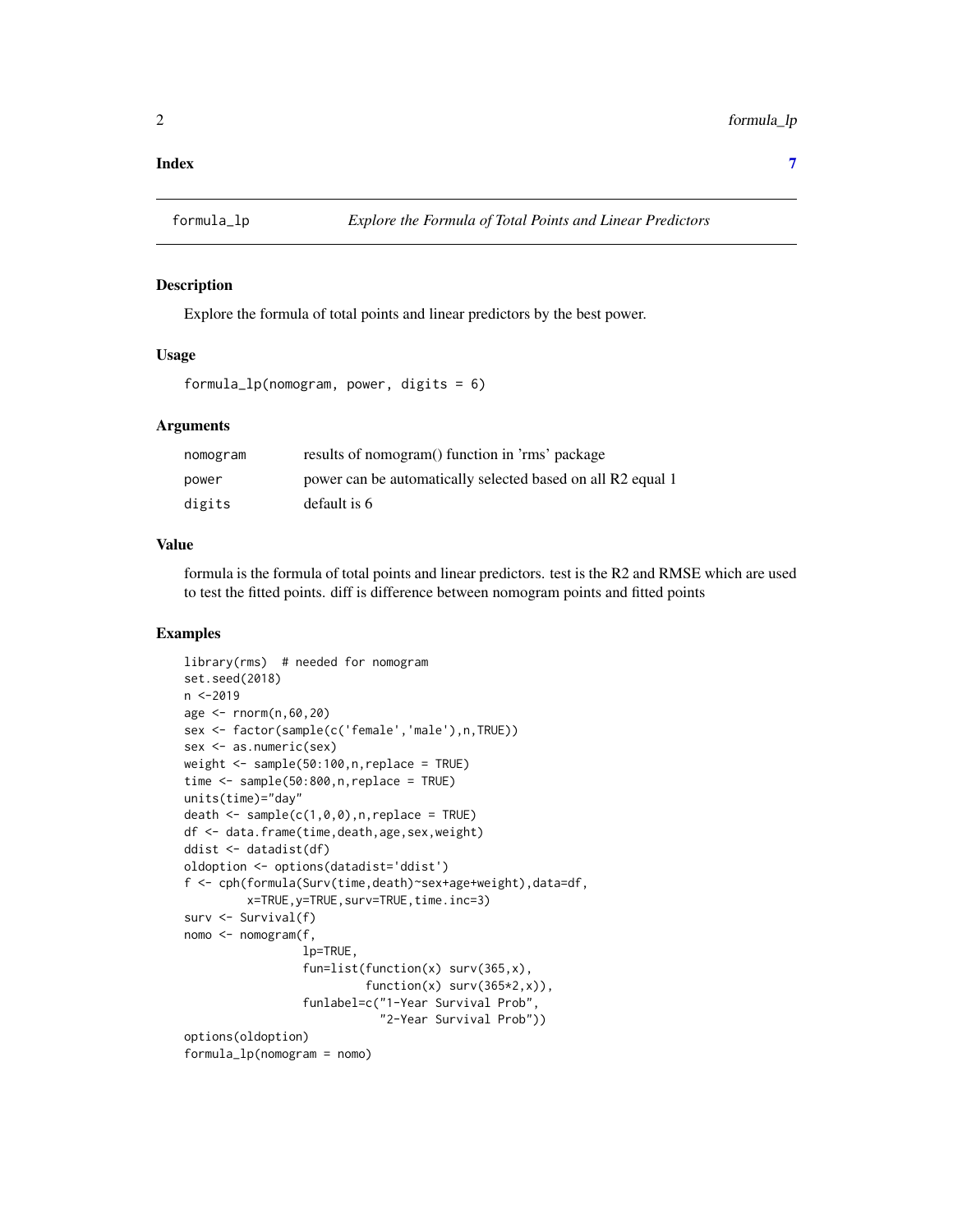#### <span id="page-2-0"></span>formula\_rd 3

```
formula\_lp(nomogram = nomo, power = 1)formula_lp(nomogram = nomo,power = 3,digits=6)
```

```
formula_rd Explore the Formula of Total Points and Raw Data
```
#### Description

Explore the formula of total points and raw data by the best power.

#### Usage

```
formula_rd(nomogram, power, digits = 6)
```
#### Arguments

| nomogram | results of nomogram() function in 'rms' package             |
|----------|-------------------------------------------------------------|
| power    | power can be automatically selected based on all R2 equal 1 |
| digits   | default is 6                                                |

#### Value

formula is the formula of total points and raw data. test is the R2 and RMSE which are used to test the fitted points. diff is difference between nomogram points and fitted points

#### Examples

```
library(rms) # needed for nomogram
set.seed(2018)
n <-2019
age <- rnorm(n,60,20)
sex <- factor(sample(c('female','male'),n,TRUE))
sex <- as.numeric(sex)
weight <- sample(50:100,n,replace = TRUE)
time <- sample(50:800,n,replace = TRUE)
units(time)="day"
death \leq sample(c(1, 0, 0), n, replace = TRUE)
df <- data.frame(time,death,age,sex,weight)
ddist <- datadist(df)
oldoption <- options(datadist='ddist')
f <- cph(formula(Surv(time,death)~sex+age+weight),data=df,
         x=TRUE,y=TRUE,surv=TRUE,time.inc=3)
surv <- Survival(f)
nomo <- nomogram(f,
                 lp=TRUE,
                 fun=list(function(x) surv(365,x),
                          function(x) surv(365*2,x)),
                 funlabel=c("1-Year Survival Prob",
                            "2-Year Survival Prob"))
```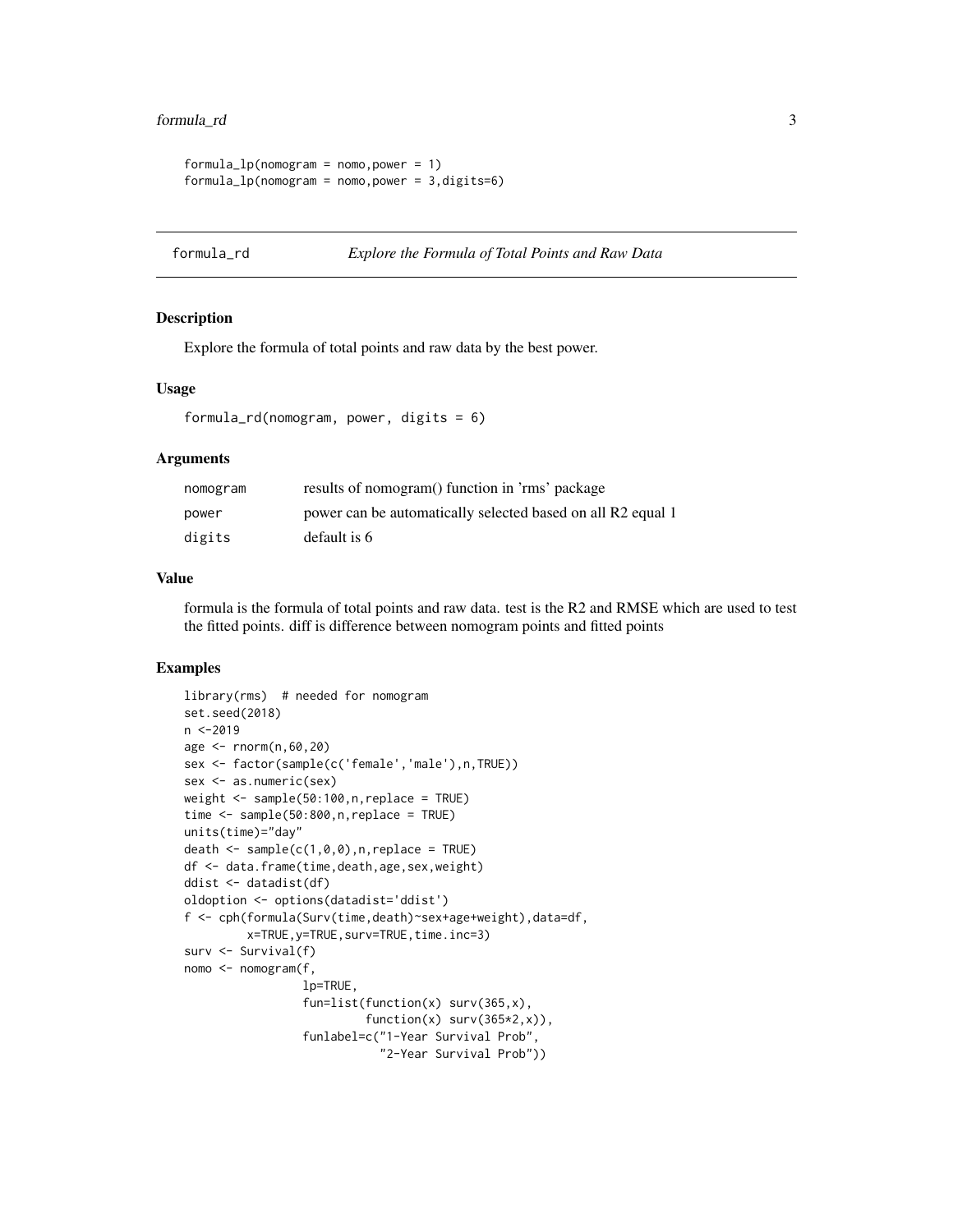```
options(oldoption)
formula_rd(nomogram = nomo)
formula_rd(nomogram = nomo,power = 1)
formula_r d(nomogram = nomo, power = 3, digits=6)
```
#### points\_cal *Calculate Total Points*

#### Description

Calculate total points.

#### Usage

```
points_cal(formula, rd, lp, digits = 6)
```
#### Arguments

| formula | the formula of total points with raw data or linear predictors |
|---------|----------------------------------------------------------------|
| rd      | raw data, which cannot have missing values                     |
| 1p      | linear predictors                                              |
| digits  | default is 6                                                   |

#### Value

total Points

#### Examples

```
library(rms) # needed for nomogram
set.seed(2018)
n <-2019
age <- rnorm(n,60,20)
sex <- factor(sample(c('female','male'),n,TRUE))
sex <- as.numeric(sex)
weight <- sample(50:100,n,replace = TRUE)
time \leq sample(50:800, n, replace = TRUE)
units(time)="day"
death \leq sample(c(1,0,0),n,replace = TRUE)
df <- data.frame(time,death,age,sex,weight)
ddist <- datadist(df)
oldoption <- options(datadist='ddist')
f <- cph(formula(Surv(time,death)~sex+age+weight),data=df,
         x=TRUE,y=TRUE,surv=TRUE,time.inc=3)
surv <- Survival(f)
nomo <- nomogram(f,
                 lp=TRUE,
                 fun=list(function(x) surv(365,x),
                          function(x) surv(365*2, x)),
```
<span id="page-3-0"></span>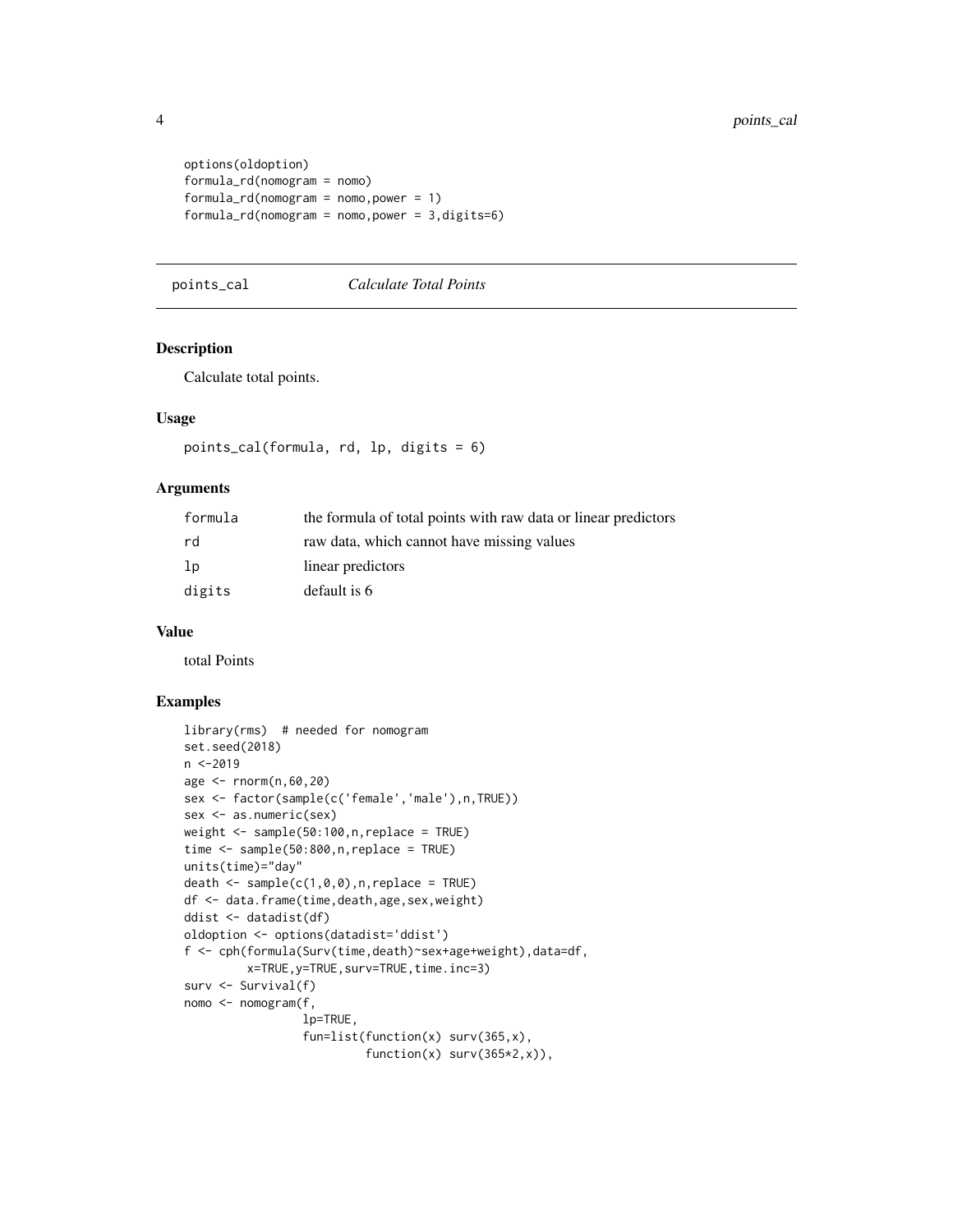#### <span id="page-4-0"></span>prob\_cal 5

funlabel=c("1-Year Survival Prob", "2-Year Survival Prob")) options(oldoption) #get the formula by the best power using formula\_lp results <- formula\_lp(nomo) points\_cal(formula = results\$formula,lp=f\$linear.predictors) #get the formula by the best power using formula\_rd results <- formula\_rd(nomogram = nomo) points\_cal(formula = results\$formula,rd=df)

prob\_cal *Calculate Probabilities*

#### Description

Use Survival() function from 'rms' pacakge to calculate probabilities after lrm(), cph() or psm() regression. If you want to calculate lrm() probabilities, please leave linear.predictors be TRUE and times be missing. If you want to calculate cph() probabilites, please leave both linear.predictors and surv be TRUE.

#### Usage

prob\_cal(reg, times)

#### Arguments

| reg   | regression results after $lrm(m)$ , cph() or psm() in 'rms' package.               |
|-------|------------------------------------------------------------------------------------|
| times | if you want to calculate probabilities for lrm() function, please left times miss- |
|       | ing.                                                                               |

#### Value

lieaner predictors and probabilities as a dataframe

#### Examples

```
set.seed(2018)
n <-2019
age <- rnorm(n,60,20)
sex <- factor(sample(c('female','male'),n,TRUE))
sex <- as.numeric(sex)
weight <- sample(50:100,n,replace = TRUE)
time <- sample(50:800,n,replace = TRUE)
units(time)="day"
death \leq sample(c(1, 0, 0), n, replace = TRUE)
df <- data.frame(time,death,age,sex,weight)
```
library(rms) #needed for lrm(), cph() and psm()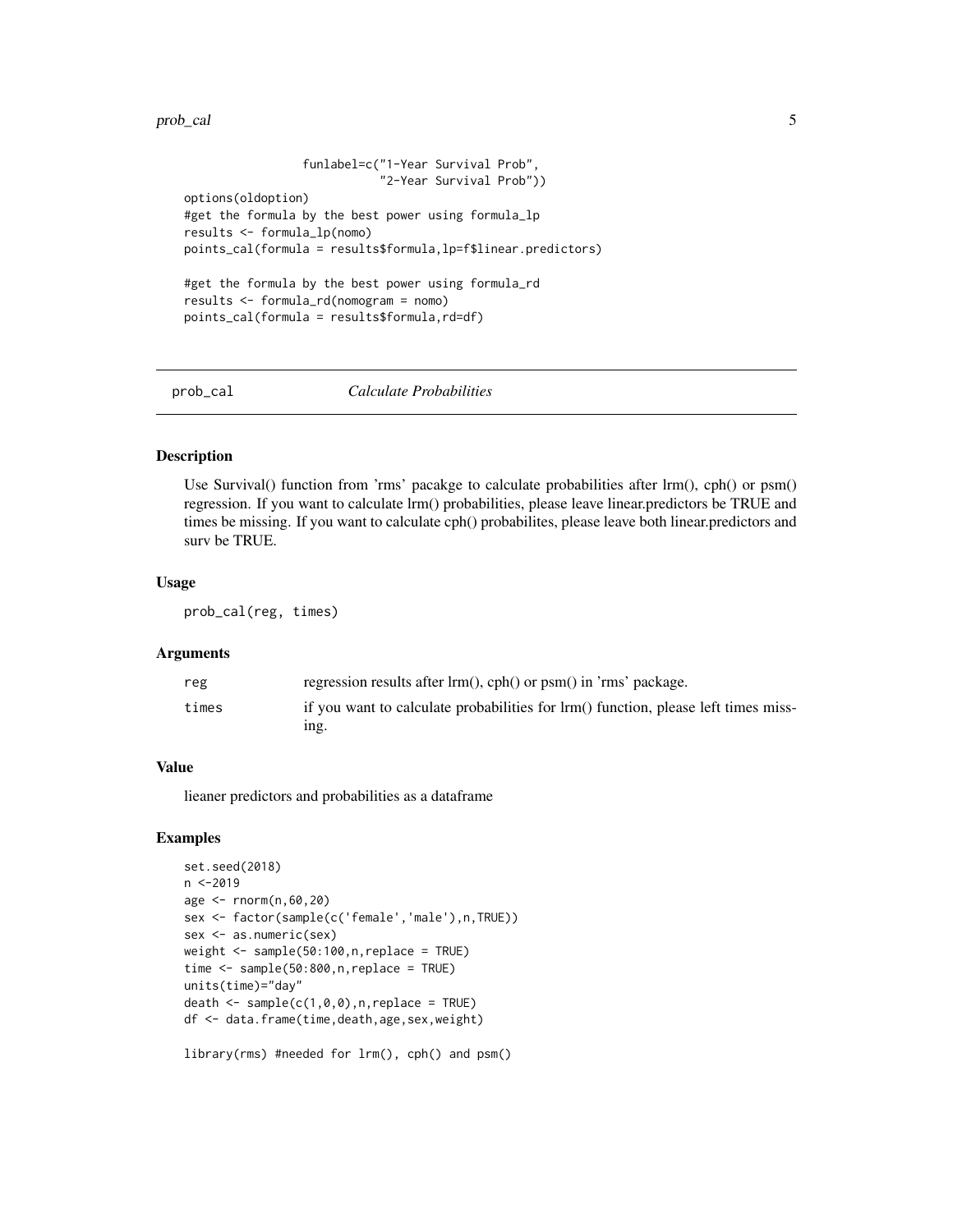```
# lrm() function
f <- lrm(death~sex+age+weight,data=df,
         linear.predictors = TRUE)
head(prob\_cal(reg = f))# cph() function
f <- cph(Surv(time,death)~sex+age+weight,data=df,
         linear.predictors=TRUE,surv=TRUE)
head(prob\_cal(reg = f, times = c(365, 365*2)))# psm() function
f <- psm(Surv(time,death)~sex+age+weight,data=df)
head(prob\_cal(reg = f, times = c(365, 365 \star 2)))
```